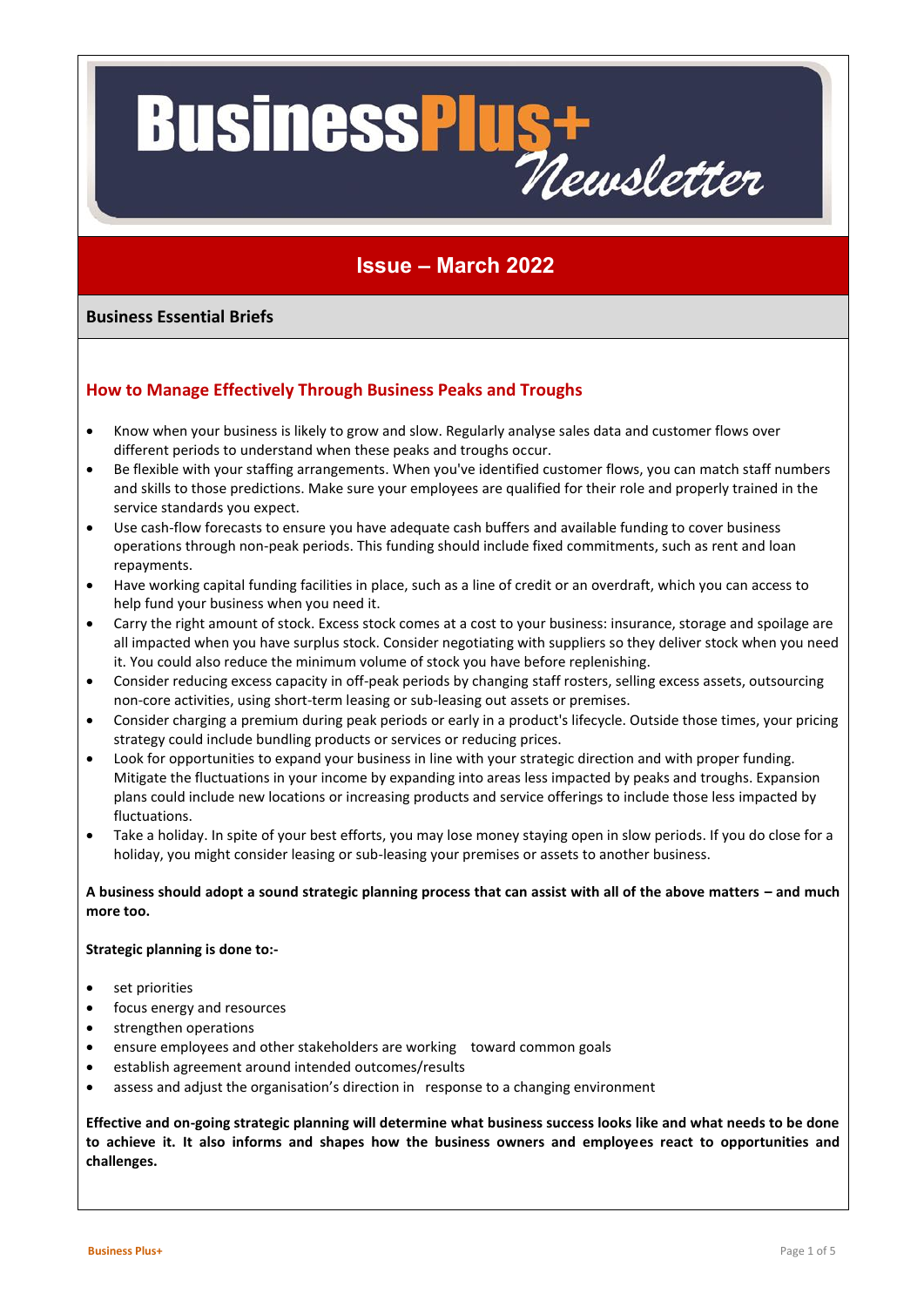## Tips for improving strategic planning

- 1. Identify long-term objectives.
- 2. Recognise capabilities and resources needed to achieve these objectives (or identified gaps).
- 3. Document activities required to achieve these objectives and set specific time frames. Note that objectives need to be:
	- · clear, concise and achievable.
	- focusing on the key drivers of the business.
	- regularly monitored and measured.

#### **Cyber Security & SME Business**

Cyber criminals are nothing if not adaptable. So, it's no surprise they adjusted to the 'new normal' of digital transformation and widespread remote working. And the relative anonymity of cryptocurrency payments has made cyber criminals bold. The Australian Cyber Security Centre (ACSC) found that during the 2020-2021 financial year, malicious players launched 13% more cyber-attacks on Australian businesses. **This resulted in Australian businesses collectively losing \$33 billion in 2020/21.**

**Small-to-medium businesses, which don't have the IT resources of the big players, have long been extra vulnerable.** Working from home means a lot more business emails and texts flying around. These messages are often sent from or to poorly secured personal devices. That's seen fraudsters double down on phishing in general and 'business email compromise' (BEC) scams in particular.

A BEC scam is when criminals masquerade as, say, a business supplier. They then convince someone to, for instance, pay a fake invoice. There are other cyber threats, such as ransomware attacks, firms also need to defend against. BEC and ransomware are where malicious actors seem to be currently concentrating their efforts.

**It's not only the financial losses that can be devastating. In most APAC countries, businesses must now report cyberattacks to the relevant authorities.** And then notify their customers their data may have been compromised. Cyberattacks can cause serious reputational damage as well as having potential legal consequences. This is mostly when relevant data protection and privacy laws have not been followed.

What to do? Even the smallest business can buttress their cyber defences by:-

- disallowing the use of easy-to-guess passwords
- insisting on multi-factor authentication
- using a Virtual Private Network (VPN)
- using privacy and security settings on your company and personal social media.

#### *Make sure you stay aware of new threats by regularly checking* **[www.cyber.gov.au](http://www.cyber.gov.au/)**

#### **Improving Business Productivity & Efficiency**

For operational efficiency, you need to balance and maintain a good relationship among people, processes and technology. "People" perform specific tasks for an organisation using processes. Often technology is used to streamline and improve these processes, making it possible for people to do more innovative work at a faster pace.

*Therefore, focus on your people first and processes second to ensure you have the appropriate resources in place before implementing technology.*

#### **People**

You could say that the people in the organisation are the most important of the three. Without them, nothing can happen. Having people with the right experience, skills, qualifications and attitude is necessary to realise business growth. Equally important is creating a working environment with the right culture. Truly engaged employees will play a significant part in the overall success of your business.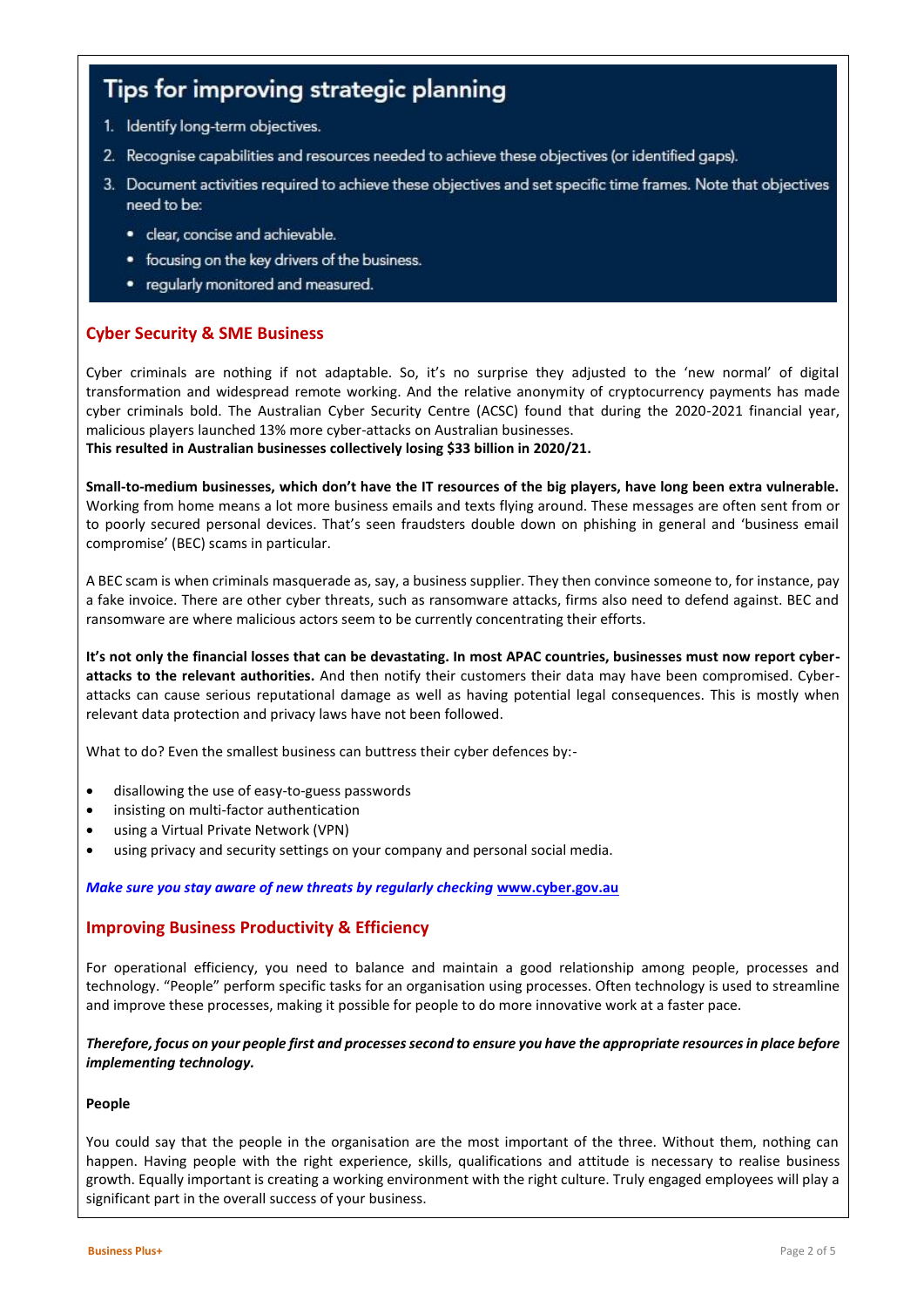Therefore, employing and retaining employees who contribute to increased productivity should be a high priority. This can be easier where the business has a clear vision and goals, and a culture based on trust, teamwork, effective communication and shared goals. Regular team and one-on-one meetings, employee surveys and feedback, and team building events are some ways to improve communication and feedback. Reward and recognition, be it in monetary form, a promotion, or some additional time off to encourage employees to meet and exceed targets may also encourage positive contributions.

#### **Tips for Improving Employee Performance**

- Source employees with the skills and competencies your business requires.
- Ensure they understand and are aligned with the business' strategic direction and goals.
- Delegate responsibilities to qualified employees, and trust that they will do the task well. This gives them the opportunity to gain new skills and leadership experience.
- Know their skill sets and behavioural styles and match tasks accordingly.
- Communicate goals, performance and plans effectively. Sometimes, having a quick meeting or phone call can save time taken on back-and forth emails.
- Set clear and focused goals to keep employees focused and efficient. If a goal is not clearly defined or is not achievable, it will reduce productivity. So, make sure your goals are "SMART", specific, measurable, attainable, realistic and timely.
- Incentivise employees by recognising when they perform well and encourage them to continue increasing their productivity. When deciding on incentives, consider what their individual needs or preferences are. One employee might appreciate public recognition, while others may appreciate some additional time off or a simple gesture, such as taking them out for a meal. And everyone appreciates monetary rewards.
- Invest in staff training and encourage continued development. Individual coaching, workshops, courses, seminars or mentoring – or even increasing responsibilities – are several ways in which you could support staff development.
- Give and receive feedback. Measure your employees' performance and have one-on-one meetings to let them know where they are excelling and what areas need to be worked on. Asking for feedback should give you clear and immediate ways you can help them improve.
- Consider flexible working arrangements. Allowing employees to work from home at times will allow them to save time commuting.

#### **Business Risk Management Report**

**A 2021 survey and report by Accenture titled "***Global Risk Management Study***" provided some very useful risk management information for all businesses – large or small.** 

#### **The key findings from that study are detailed below:-**

- 77 percent of risk leaders believe that complex, interconnected risks are emerging at a more rapid pace than ever before. In parallel, operational and financial risks rose up the agenda most significantly in the past 12 months (see Section 1).
- Despite its growing importance, risk teams trail behind the rest of the business when it comes to deploying new technology: just 46 percent use cloud technology to process and derive value from data, which is less than teams in the wider business (57 percent) (see Section 2).
- Businesses have accelerated digital-transformation plans in response to COVID-19 and broader business challenges, but risk teams lack confidence in assessing risks associated with the technology that underpins them. Only 49 percent say they are "fully capable" of assessing risks associated with their businesses' adoption of cloud. Even fewer believe they are fully capable of assessing the risks of artificial intelligence (AI) (34 percent), Blockchain (32 percent) and robotic process automation (RPA) (28 percent) (see Section 3).
- Despite the health and economic challenges of the past 18 months, fewer than a third of risk leaders are "very satisfied" with their progress in bolstering operational resilience in the past two years. Furthermore, fewer than half took vital steps to fortify stress testing, such as expanding the range of scenarios covered or involving more stakeholders (see Section 4).
- Eight in ten risk leaders say their teams now spend significantly more time on value-adding activities such as product advisory or evaluating new business models, compared with two years ago. That said the same proportion struggle to balance this with traditional duties such as reporting.

#### *If you would like to access a full copy of the study, please click on the link [HERE.](https://cbswtax.com.au/wp-content/uploads/2022/03/Accenture-2021-Global-Risk-Management-Study2.pdf)*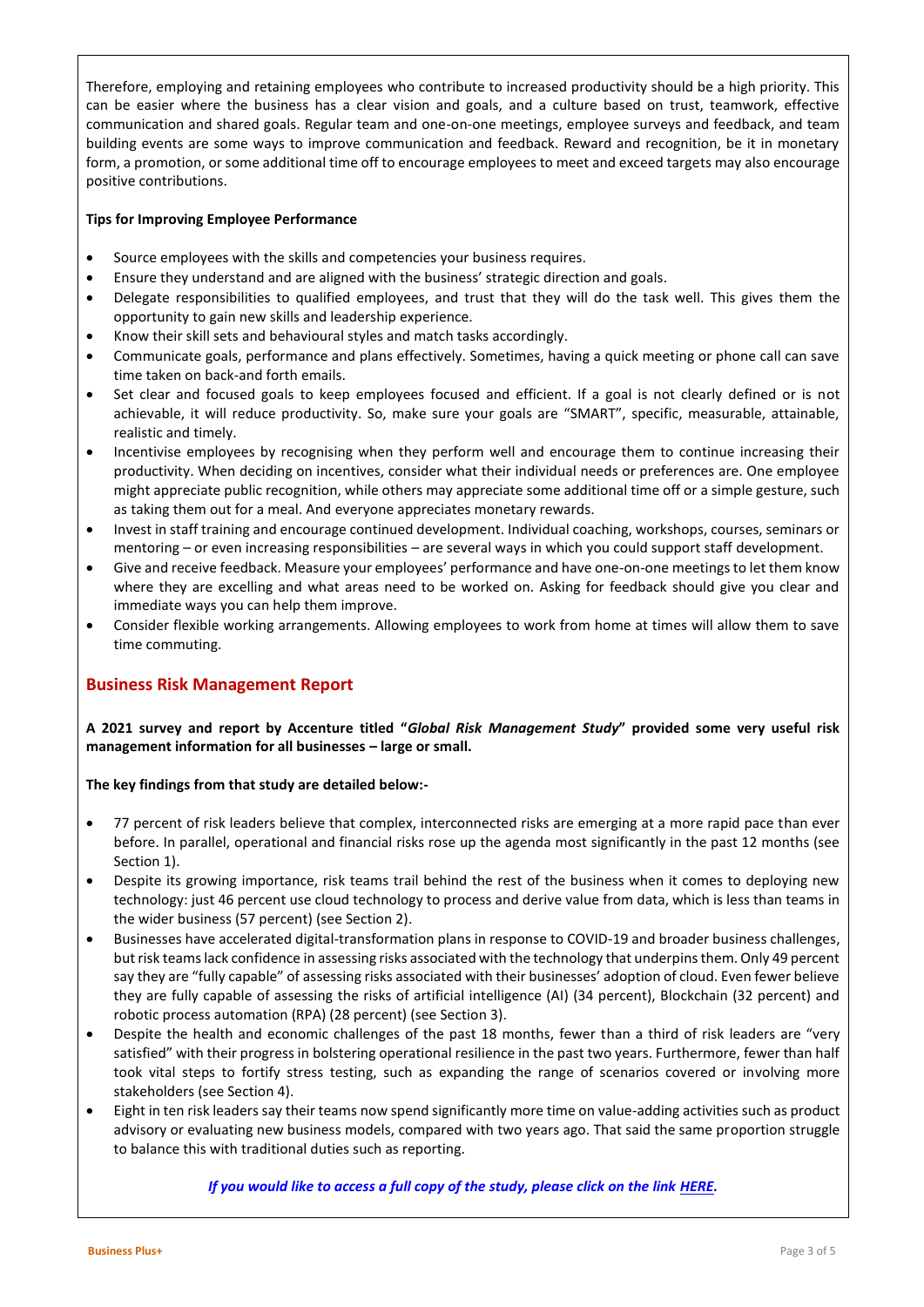#### **Adopting a Performance Based Culture**



A performance-based culture is an organisational culture built on a set of universally accepted behaviours and norms that are encouraged by leaders and facilitated by optimal tools and processes.

A very close relation of a wider 'company culture', this particular concept focuses on making sure teams are enabled to be highly effective in their roles.

A positive performance-based culture helps achieve business goals and creates value. When it's done right, it becomes a huge asset because while so much in business can be copied, a winning culture based on performance is harder to replicate and can be your all-important differential.

To create a high-performance culture, leaders need to display the following leadership behaviours:

- **Developing and communicating a clear and inspiring vision;**
- **Continuously challenging team members to remain focused and execute efficiently;**
- **Provide support to achieve performance goals.**

A positive performance-based culture focuses on making sure people are as effective as possible in their roles.

The benefits of actively implementing, promoting and maintaining such a culture are numerous for organisations of all sizes; it makes management accountable, encourages employees to arrive each day highly-motivated, and provides transparency on both sides.



For a good summary document on implementing a performance culture in your business, please have a read of the Business Insight provided by the Icehouse Group (NZ) - titled "*Performance Based Culture".* 

#### *That business insight can be accessed by clicking on the link [HERE.](https://cbswtax.com.au/wp-content/uploads/2022/03/Icehouse-Insights-Performance-based-Culture.pdf)*